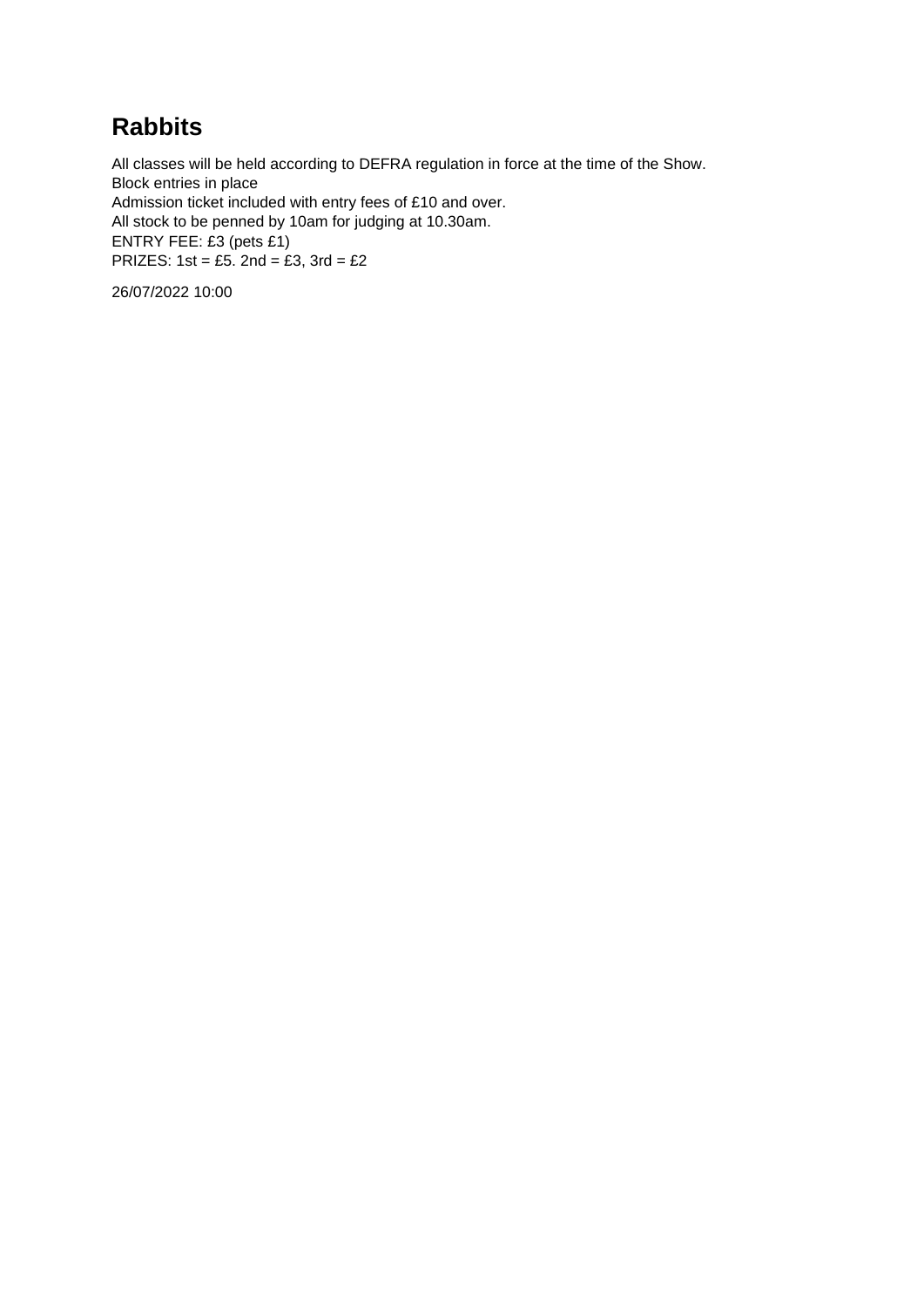### **FANCY RABBIT**

Start Type: Start At Start Date Time: 26/07/2022 10:00

Ring Name: Fur & Feather Marquee

Block entries

# **Judges**

To Be Confirmed (Judge)

# **Classes**

| Number Name             |                                                  | Description |
|-------------------------|--------------------------------------------------|-------------|
| $\mathbf 1$             | Dutch AC Adult - black or blue                   |             |
| $\overline{c}$          | Dutch Any Other Colour Adult                     |             |
| 3                       | Dutch Black or Blue - under 4 months             |             |
| $\overline{\mathbf{4}}$ | Dutch Any Other Colour under 4 months            |             |
| 5                       | English AC Adult                                 |             |
| 6                       | English AC under 5 months                        |             |
| $\overline{7}$          | <b>Silver Adult</b>                              |             |
| 8                       | Silver under 5 months                            |             |
| 9                       | <b>Tan Adult</b>                                 |             |
| 10                      | Tan Under 5 months                               |             |
| 11                      | Challenge Fancy Adult Dutch/English/Silver/Tan   |             |
| 12                      | Challenge Fancy Under 5 Dutch/English/Silver/Tan |             |
| 13                      | Belgian Hare Adult                               |             |
| 14                      | Belgian Hare Under 5 months                      |             |
| 15                      | N. Dwarf Adult                                   |             |
| 16                      | N. Dwarf Under 5 months                          |             |
| 17                      | Polish Adult                                     |             |
| 18                      | Polish Under 5 months                            |             |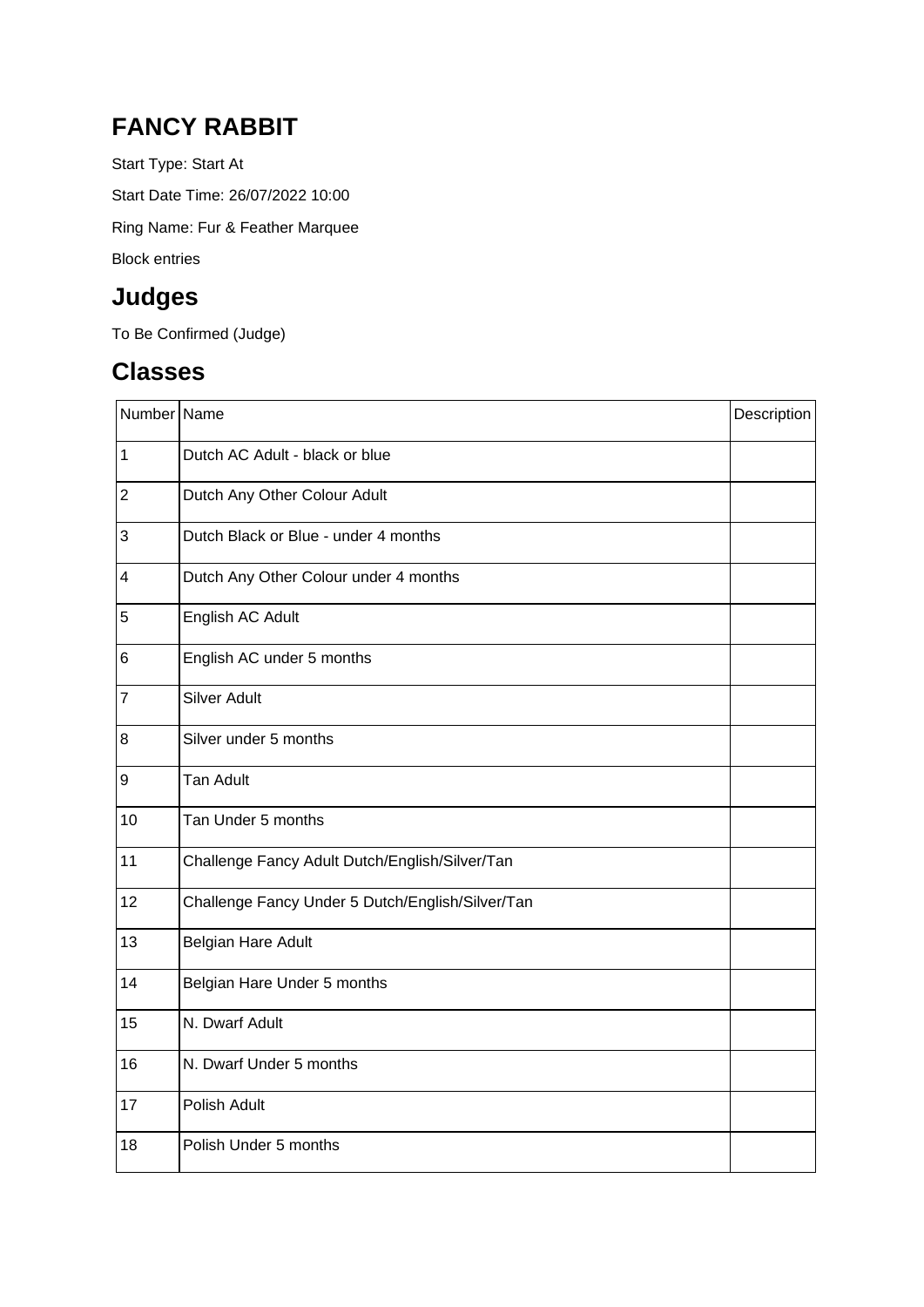| 19 | Any Variety Lop Adult                                                                                |  |
|----|------------------------------------------------------------------------------------------------------|--|
| 20 | Any Variety Lop Under 5 months                                                                       |  |
| 21 | Any Other Variety Fancy Adult                                                                        |  |
| 22 | Any Other Variety Fancy Under 5 months                                                               |  |
| 23 | Challenge Fancy Adult Belgian Hare, N. Dwarf, Polish, A V Lop, Any Other<br>Variety                  |  |
| 24 | Challenge Fancy Under 5 months Belgian Hare, N. Dwarf, Polish, Any Variety<br>Lop, Any Other Variety |  |
| 25 | Fancy Grand Challenge Any Age                                                                        |  |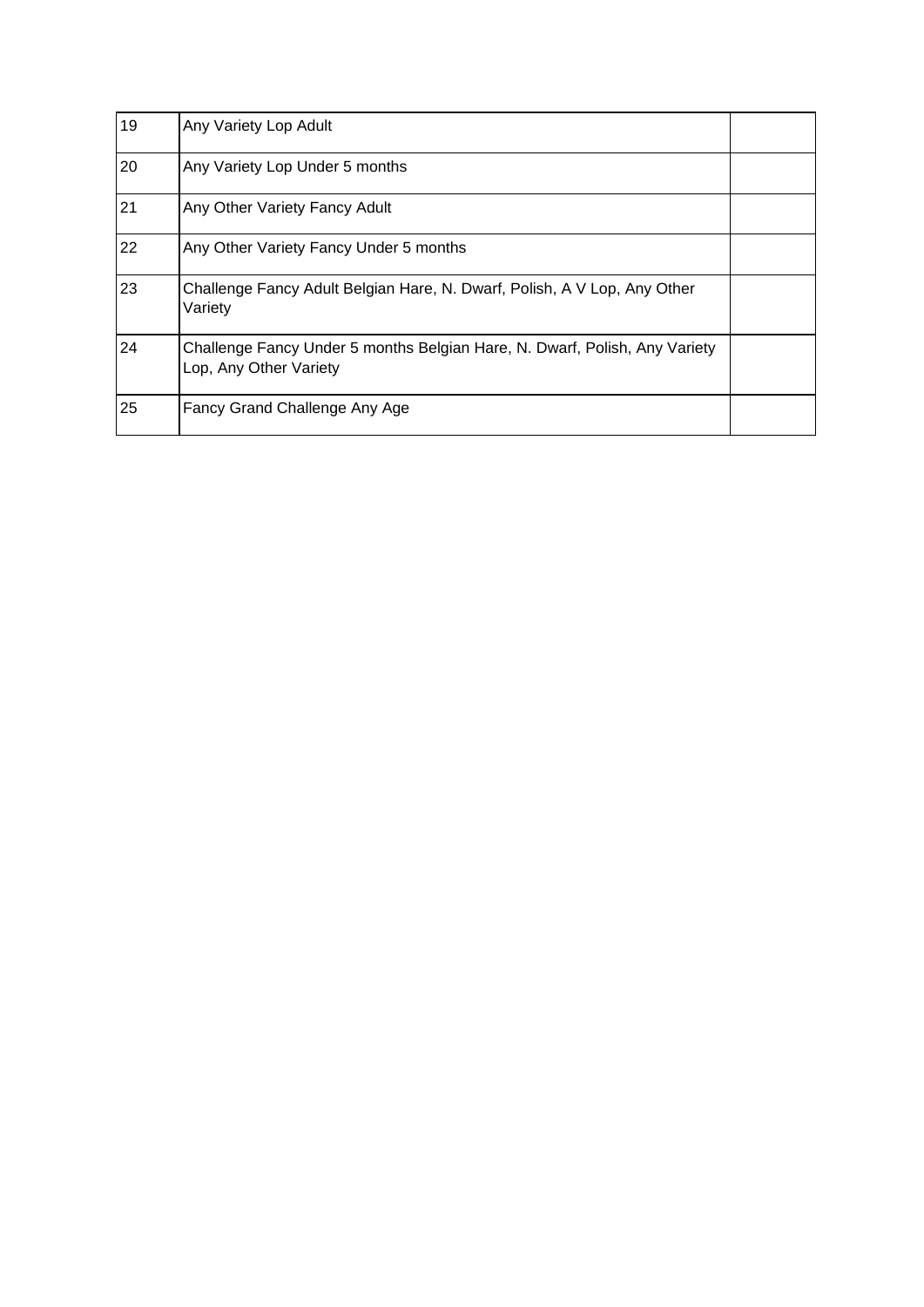#### **FUR RABBIT**

Start Type: Start At Start Date Time: 26/07/2022 10:00 Ring Name: Fur & Feather Marquee Block entries

### **Judges**

To Be Confirmed (Judge)

### **Classes**

| Number | Name                                        | Description |
|--------|---------------------------------------------|-------------|
| 26     | Any Variety Giant Adult                     |             |
| 27     | Any Variety Giant Under 5 months            |             |
| 28     | Agente Adult                                |             |
| 29     | Agente Under 5 months                       |             |
| 30     | Fox Any Colour Adult                        |             |
| 31     | Fox Any Colour Under 5 months               |             |
| 32     | Sable Adult                                 |             |
| 33     | Sable under 5 months                        |             |
| 34     | Any Other Variety Normal Fur Adult          |             |
| 35     | Any Other Variety Normal Fur Under 5 months |             |
| 36     | Fur Challenge Adult                         |             |
| 37     | Fur Challenge Under 5 months                |             |
| 38     | <b>Rex Self Adult</b>                       |             |
| 39     | Rex Self Under 5 months                     |             |
| 40     | Rex Non Self Adult                          |             |
| 41     | Rex Non Self Under 5 months                 |             |
| 42     | Mini Rex Adult                              |             |
| 43     | Mini Rex Under 5 months                     |             |
|        |                                             |             |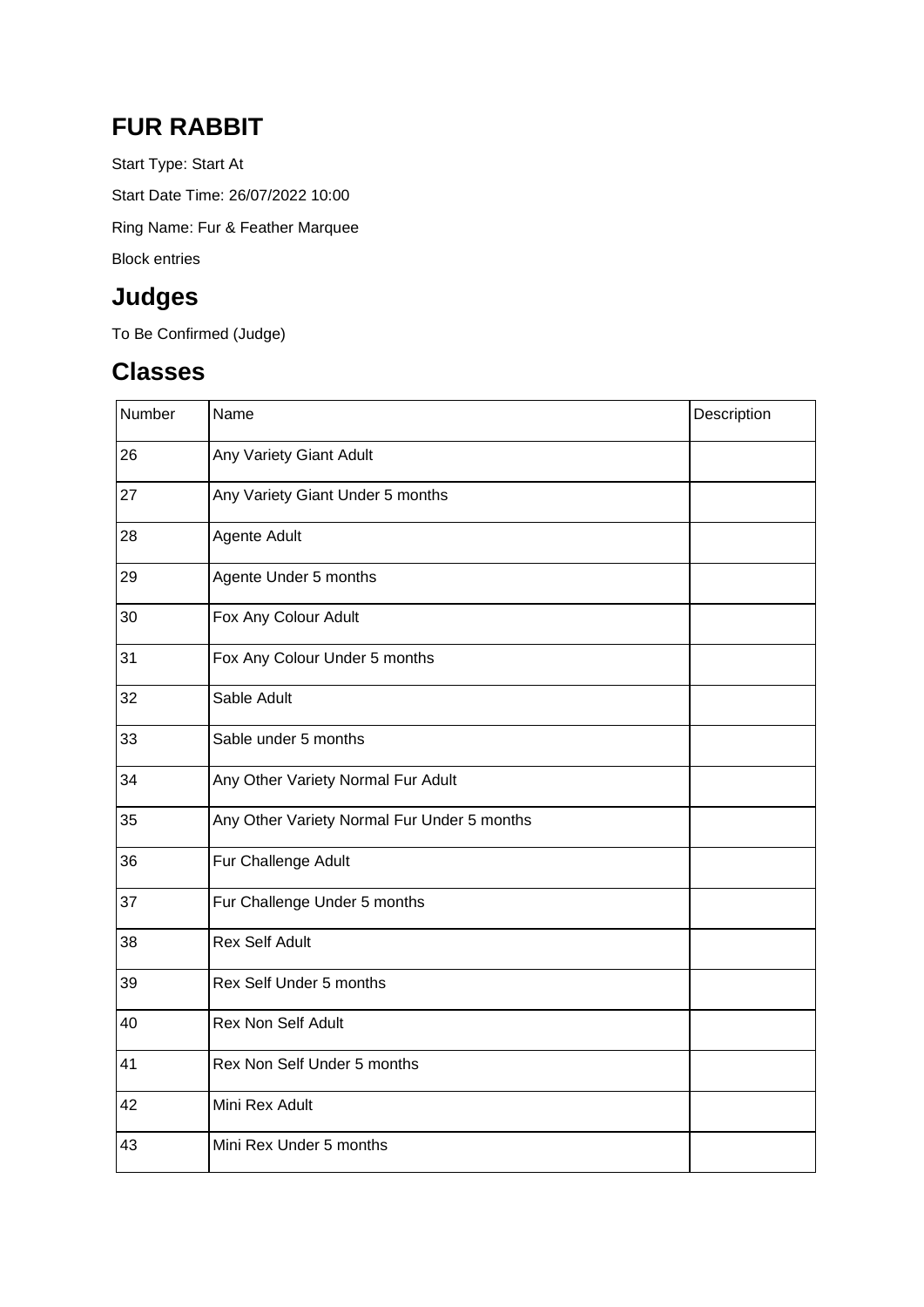| 44 | <b>Rex Challenge Adult</b>           |  |
|----|--------------------------------------|--|
| 45 | Rex Challenge Under 5 months         |  |
| 46 | Fur / Rex Challenge Any Age          |  |
| 47 | <b>Grand Challenge</b>               |  |
| 48 | Junior Challenge Any Variety Any Age |  |